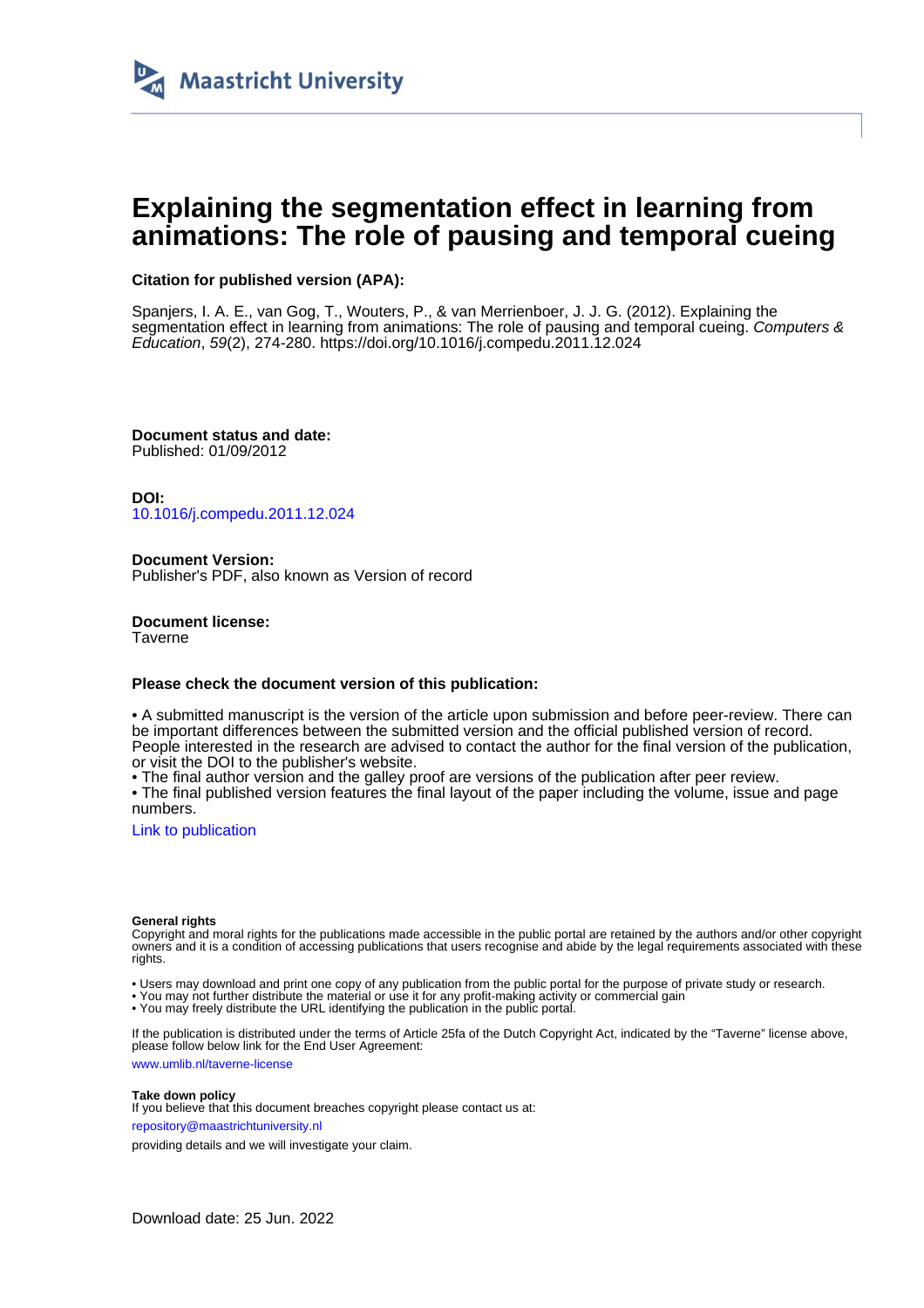#### [Computers & Education 59 \(2012\) 274](http://dx.doi.org/10.1016/j.compedu.2011.12.024)–280

Contents lists available at [SciVerse ScienceDirect](www.sciencedirect.com/science/journal/03601315)







journal homepage: [www.elsevier.com/locate/compedu](http://www.elsevier.com/locate/compedu)

## Explaining the segmentation effect in learning from animations: The role of pausing and temporal cueing

Ingrid A.E. Spanjers <sup>a, \*</sup>, Tamara van Gog <sup>b</sup>, Pieter Wouters <sup>c</sup>, Jeroen J.G. van Merriënboer <sup>a</sup>

<sup>a</sup> Department of Educational Development and Research & School of Health Professions Education, Maastricht University, P.O. Box 616, 6200 MD Maastricht, The Netherlands <sup>b</sup> Institute of Psychology, Erasmus University Rotterdam, P.O. Box 1738, 3000 DR Rotterdam, The Netherlands  $c$ Department of Information and Computing Sciences, Utrecht University, P. O. Box 80.089, 3508 TB Utrecht, The Netherlands

#### article info

Article history: Received 17 August 2011 Received in revised form 21 December 2011 Accepted 22 December 2011

Keywords: Instructional animations Segmentation Cueing Cognitive load

## **ABSTRACT**

Segmentation of animations, that is presenting them in pieces rather than as a continuous stream of information, has been shown to have a beneficial effect on cognitive load and learning for novices. Two different explanations of this segmentation effect have been proposed. Firstly, pauses are usually inserted between the segments, which may give learners extra time to perform necessary cognitive processes. Secondly, because segmentation divides animations into meaningful pieces, it provides a form of temporal cueing which may support learners in perceiving the underlying structure of the process or procedure depicted in the animation. This study investigates which of these explanations is the most plausible. Secondary education students ( $N = 161$ ) studied animations on probability calculation, after having been randomly assigned to one of four conditions: non-segmented animations, animations segmented by pauses only, animations segmented by temporarily darkening the screen only, and animations segmented by both pauses and temporarily darkening the screen. The results suggest that both pauses and cues play a role in the segmentation effect, but in a different way.

2011 Elsevier Ltd. All rights reserved.

## 1. Introduction

Dynamic visualizations, such as animations, are increasingly used in instructional materials, for example to illustrate natural processes (e.g., [Lin & Atkinson, 2011\)](#page-6-0), biological processes (e.g., [De Koning, Tabbers, Rikers, & Paas, 2010](#page-6-0)), mechanical processes (e.g., [Boucheix &](#page-6-0) [Lowe, 2010\)](#page-6-0), and problem-solving procedures (e.g., [Van Gog, 2011](#page-7-0)). However, research has shown that students do not always learn more from animations than from series of static pictures (e.g., [Mayer, Hegarty, Mayer, & Campbell, 2005](#page-6-0); [Tversky, Morrison, & Betrancourt,](#page-7-0) [2002](#page-7-0)) – with the exception of animations showing human movement procedures (Höffl[er & Leutner, 2007;](#page-6-0) [Van Gog, Paas, Marcus, Ayres, &](#page-7-0) [Sweller, 2009\)](#page-7-0).

It has been proposed that this is a consequence of the cognitive activities required for effectively learning from animations. Learners' working memory is limited in capacity and duration ([Baddeley, 2003](#page-6-0); [Barrouillet & Camos, 2007](#page-6-0)). According to cognitive load theory ([Sweller, van Merriënboer, & Paas, 1998\)](#page-7-0), the limitations of working memory should be taken into account in the design of instructional material in order for this material to be effective for learning. Animations are often transient, which imposes high cognitive load on working memory, because the transience of the information presented in animations requires learners to perform cognitive activities which they would not have to perform with static instructional material (cf., [Leahy & Sweller, 2011](#page-6-0)). As a consequence of transience, information presented at one moment needs to be maintained in working memory for the learner to be able to integrate it with information presented later ([Lowe, 1999](#page-6-0)). Moreover, while maintaining previously presented information, new information keeps streaming which needs to be processed simultaneously (e.g., [Ayres & Paas, 2007](#page-6-0)). As a result, the total cognitive load imposed by complex animations may be so high that maintaining and processing information needed for learning cannot be adequately coped with in working memory, and learning is hindered.

<sup>\*</sup> Corresponding author. Tel.:  $+31$  43 388 5722; fax:  $+31$  43 388 5779.

E-mail addresses: [i.spanjers@maastrichtuniversity.nl](mailto:i.spanjers@maastrichtuniversity.nl) (I.A.E. Spanjers), [vangog@fsw.eur.nl](mailto:vangog@fsw.eur.nl) (T. van Gog), [p.j.m.wouters@uu.nl](mailto:p.j.m.wouters@uu.nl) (P. Wouters), [j.vanmerrienboer@maas](mailto:j.vanmerrienboer@maastrichtuniversity.nl)[trichtuniversity.nl](mailto:j.vanmerrienboer@maastrichtuniversity.nl) (J.J.G. van Merriënboer).

<sup>0360-1315/\$ -</sup> see front matter  $\odot$  2011 Elsevier Ltd. All rights reserved. doi:[10.1016/j.compedu.2011.12.024](http://dx.doi.org/10.1016/j.compedu.2011.12.024)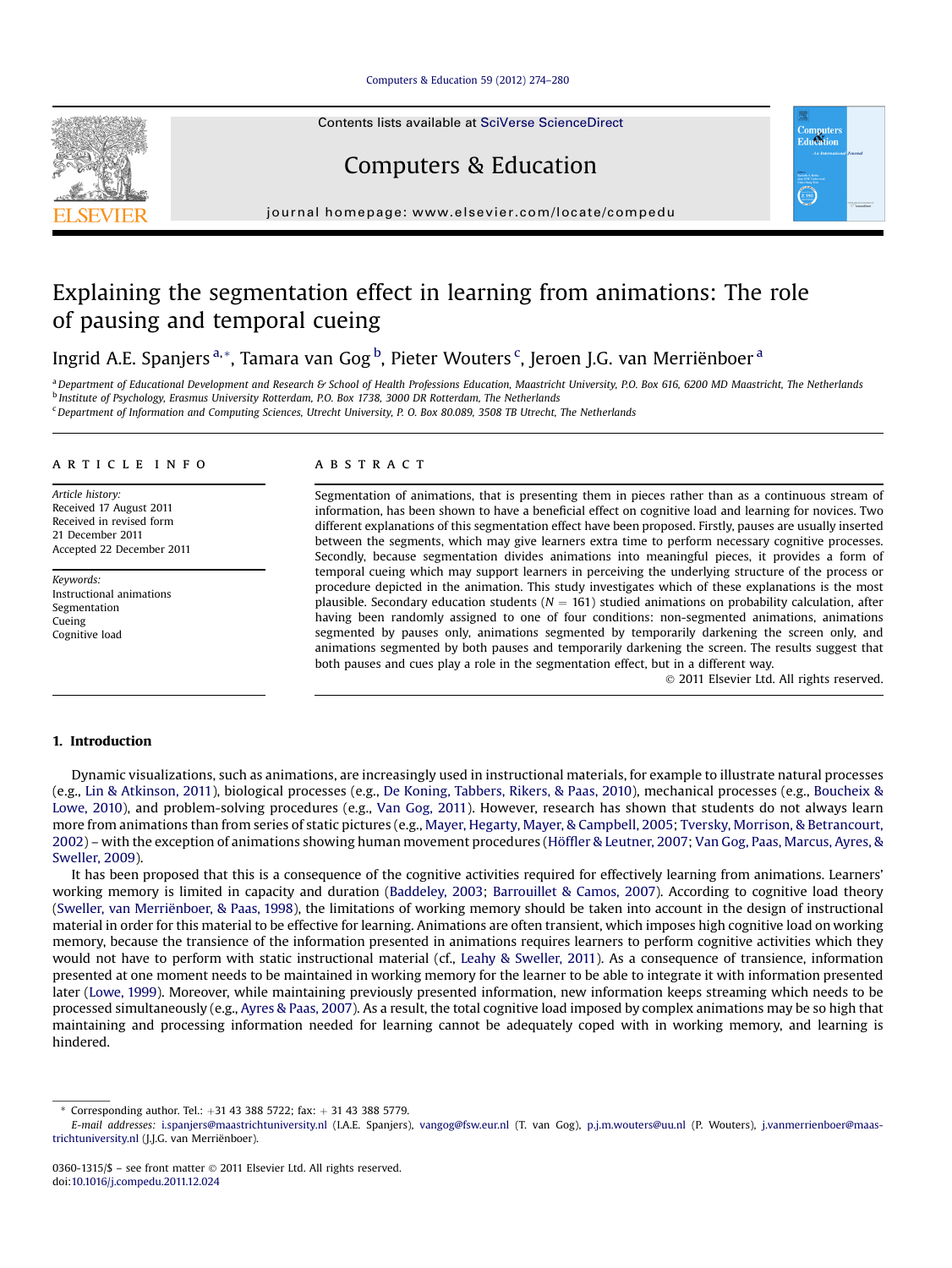Several design measures have been proposed to reduce cognitive load and enhance learning from complex animations. One of them is segmentation, which involves showing animations in pieces rather than as a continuous stream of information (for a review see [Spanjers, Van Gog, & van Merriënboer, 2010\)](#page-7-0). Two alternative, though perhaps not mutually exclusive, processes have been proposed to underlie the beneficial effects of segmentation ([Spanjers et al., 2010](#page-7-0)): pauses between segments give learners extra time to perform necessary cognitive processes (e.g., [Mayer & Moreno, 2003\)](#page-6-0) and by dividing the animation into meaningful pieces, segmentation supports learners in perceiving the underlying structure of the presented information ([Boltz,](#page-6-0) [1992\)](#page-6-0). The present study experimentally investigates which of these two processes provides the most likely explanation of the segmentation effect.

#### 1.1. The effects of segmentation on learning outcomes and cognitive load

A number of studies have found positive results of segmentation of animations on learning outcomes and cognitive load for novice learners (e.g., [Hasler, Kersten, & Sweller, 2007](#page-6-0); [Mayer & Chandler, 2001](#page-6-0); [Moreno, 2007](#page-6-0); [Spanjers, Wouters, van Gog, & van Merriënboer,](#page-7-0) [2011](#page-7-0)). For example, [Mayer and Chandler \(2001;](#page-6-0) Experiment 2) found that college students who studied a segmented animation on lightning formation twice, achieved higher scores on a problem-solving transfer test than learners who saw the same animation twice in a non-segmented format. [Hasler et al. \(2007\)](#page-6-0) had primary school children study instructional material on the determinants of night and day for 10 min in one of four conditions: (a) a narrated non-segmented animation, (b) a narrated segmented animation, (c) a narrated animation which could be paused by the learner, or (d) the narration of the animation without visual information, segmentation, or a pausing option. They found that children who studied the segmented animation or the animation with the pausing option performed better on the more difficult posttest items than learners in the other two conditions.

In the segmented animations used in the studies by [Mayer and Chandler \(2001\)](#page-6-0) and [Hasler et al. \(2007\),](#page-6-0) learners had to click a button after each segment to start the next one. Including learner-control gives learners the possibility to decide when they want to start with the next segment. Furthermore, it may involve learners more actively in the learning process [\(Wouters, Tabbers, & Paas, 2007\)](#page-7-0). So, the learner-control implemented in combination with segmentation in these studies might have contributed to the positive effects of segmentation found. [Spanjers et al. \(2011\)](#page-7-0) studied effects of segmentation on cognitive load and learning without giving participants any control over the animations and still found beneficial effects of animation. Secondary education students studied either non-segmented animations on probability calculation or animations that were segmented through pauses of 2 s, after which the animations continued automatically. During the pauses the screen was slightly darkened. A beneficial effect of segmentation on cognitive load was found for students with low prior knowledge: those studying segmented animations had to invest less mental effort than those studying nonsegmented animations in order to reach the same level of posttest performance. So, positive effects of segmentation can be found without learner-control as well.

#### 1.2. Possible explanations for the effects of segmentation

Note that the above mentioned studies reporting positive effects of segmentation differed in whether or not learner-control was present, but all of them involved pausing between the segments. The question is then, whether pausing is critical for a segmentation effect to arise. [Spanjers et al. \(2010\)](#page-7-0) proposed that there may be two different, though perhaps not mutually exclusive, processes underlying the segmentation effect. Firstly, pausing may be crucial as it reduces the negative effects of transience by giving learners additional time to perform necessary cognitive processing and maintaining activities on the information (e.g., [Mayer & Moreno,](#page-6-0) [2003](#page-6-0)), which could enhance learning and reduce cognitive load. According to [Barrouillet and Camos \(2007\)](#page-6-0) learners execute different cognitive processing and maintaining activities in working memory by sharing attention between these processes in a time-based way. Attention can be given to only one of these processes at a time. To be able to maintain information, learners have to give attention to that information. Similarly, learners need to give attention to processing new information. They do so by quickly and repeatedly switching their attention back and forth between these different cognitive activities. How much of the time learners can give attention to maintaining information, depends on the amount of time they need to give attention to processing. Inserting pauses between segments essentially eliminates the need to attend to new incoming information during that time, allowing learners to devote their attention to maintaining the information shown in the segment for a sufficient amount of time to consolidate it. Without pauses, both maintaining and processing receive less attention, and important information may not be processed or consolidated, which negatively affects learning. Note that this pausing explanation for the segmentation effect is more specific than simply giving learners additional time for the task. According to this explanation, the additional time should be given before learners have forgotten the information. So simply giving learners additional time at the end would not facilitate learning according to this explanation.

Secondly, the beneficial effects of segmentation might not be due so much to pausing as to the fact that segmentation divides animations into meaningful units (cf. [Arguel & Jamet, 2009](#page-6-0)), which can be seen as a form of temporal cueing. Temporal cueing makes natural boundaries between events in a process or procedure more salient (e.g., [Schwan, Garsoffky, & Hesse, 2000\)](#page-6-0). People naturally tend to identify boundaries between events during perception [\(Zacks, Speer, Swallow, Braver, & Reynolds, 2007](#page-7-0)), and temporal cueing may support learners in this process by reducing the need to identify those boundaries themselves, which may lead to a reduction in cognitive load (cf. [Schwan et al.,](#page-6-0) [2000](#page-6-0); see also [Wouters, Paas, & van Merriënboer, 2008](#page-7-0)), which may in turn enhance learning. Temporal cueing may also enhance learning by making learners more aware of the structure of the process or procedure in terms of meaningful events or units ([Boltz, 1992](#page-6-0); [Catrambone,](#page-6-0) [1998;](#page-6-0) [Florax & Ploetzner, 2010](#page-6-0)).

In sum, the positive effects of segmentation on learning outcomes and cognitive load may either be due to pausing, temporal cueing, or a combination of both. Which of those explanations is most plausible, or whether it is their combined effect, cannot be determined based on previous research, as all previous studies involved pauses between segments.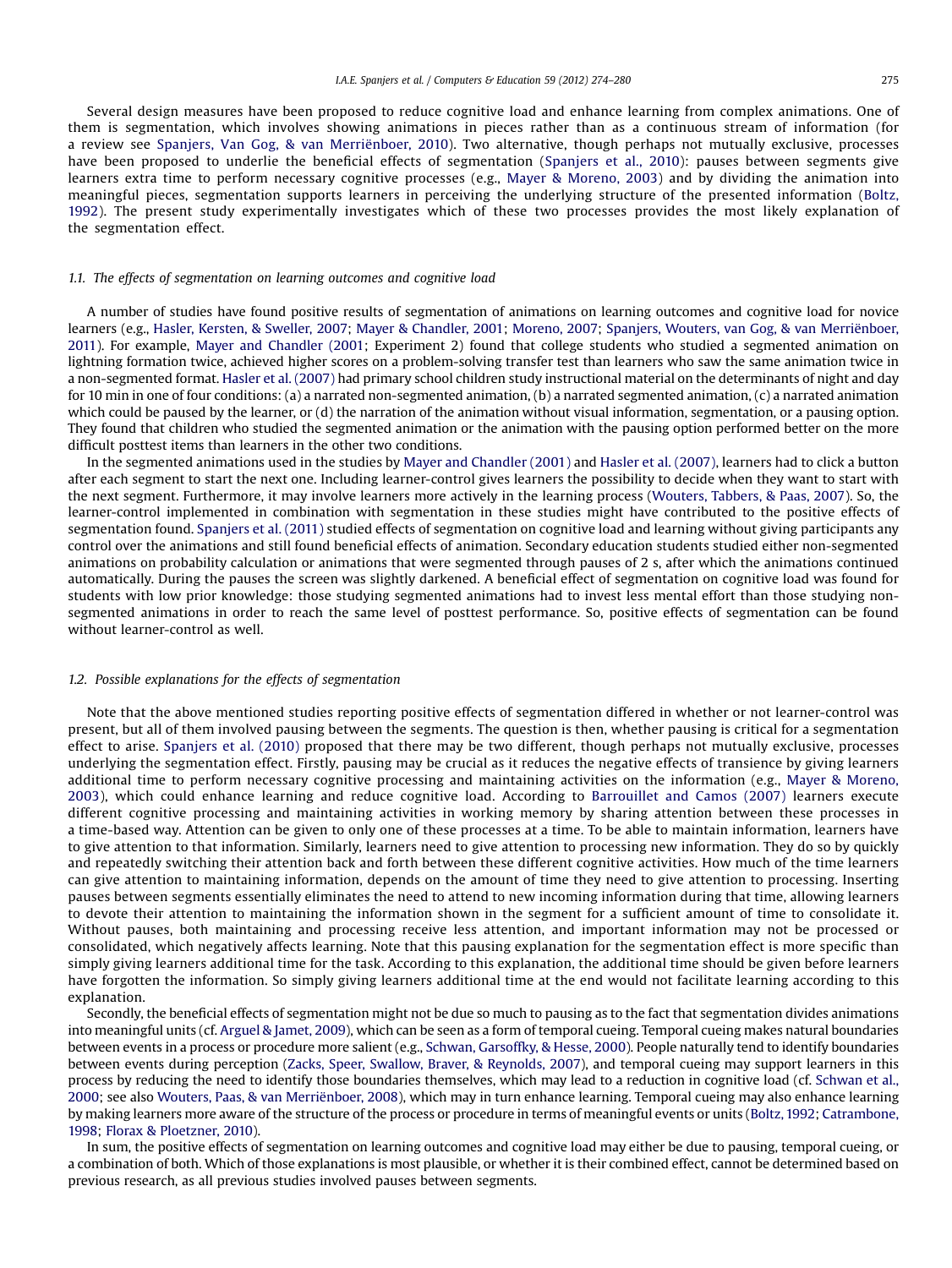### 1.3. Present study

The present study aimed to address the question which of the two proposed explanations for the effects of segmentation is the most plausible, using animations on probability calculation (cf. [Spanjers et al., 2011\)](#page-7-0). We examined this by investigating the effects of inserting pauses, temporarily darkening the screen slightly at the boundaries of segments, and both, on measures of learning outcomes and cognitive load. Cognitive load was investigated by measuring invested mental effort. Although in the end it are learning outcomes which matter in educational situations, indications that a particular design measure reduces invested mental effort without lowering performance provides some evidence that this design measure supports learning. Design measures that free up working memory resources, allow more resources to be devoted to cognitive processes facilitating learning.

It is hypothesized that when the beneficial effect of segmentation is due to pauses, learning outcomes would be higher, or mental effort invested in learning would be lower in the two conditions with pauses than in the two conditions without pauses. On the other hand, when the beneficial effect of segmentation is due to a temporal cueing effect, learning outcomes would be higher, or mental effort invested in learning would be lower in the two conditions with temporarily darkening of the screen than in the two conditions without temporarily darkening the screen.

## 2. Method

## 2.1. Participants and design

One hundred and seventy one Dutch students in their third year of secondary education volunteered to participate in this study. They were either in general secondary education (which has a total duration of 5 years and gives access to universities of applied sciences) or preuniversity education (which has a total duration of 6 years and gives access to universities of applied sciences as well as academic universities). The students were novices as this study took place prior to probability calculation being taught, which was also indicated by their pretest scores. The pre-university education students can be assumed to have higher general abilities than the general secondary education students, and this was indeed reflected in their posttest scores and mental effort ratings. However, given that they were randomly assigned to conditions and the distribution of different school types over conditions did not differ, this is unlikely to have affected the results. Data from ten students (1–4 from each condition) who presumably did not pay attention to the animations given that they showed no learning at all or even negative difference scores were removed.

This left 161 participants, distributed as follows across one of the four conditions resulting from a 2  $\times$  2 design with factors Pausing (Yes vs. No) and Temporal Cueing (Yes vs. No): studying non-segmented animations ( $n = 42$ ), animations segmented by temporarily darkening the screen only ( $n = 41$ ), animations segmented by pauses only ( $n = 40$ ), or animations segmented by a combination of pauses and temporarily darkening the screen ( $n = 38$ ). In Table 1 demographic descriptive statistics for age, gender and school type are presented for each of the conditions.

## 2.2. Materials

#### 2.2.1. Animations

A computer-based learning environment developed in Flash CS4 ([Adobe, 2008](#page-6-0)) presented the four animations on probability calculation (see [Fig. 1\)](#page-4-0) during the learning phase, preceded by a written introduction. This introduction contained basic information required for learning from the animations about probability calculation, and for students in the three segmented conditions, the introduction also contained condition-specific information. It was stated that the animations were divided into pieces, divided by very short pauses (pauses only condition), divided by very short pauses during which the screen was darkened (pauses  $+$  darkening), or divided by temporarily darkening of the screen (darkening only). The darkening only and control condition received additional time corresponding to the duration of the pauses at the end of each animation. They were informed that at the end the screen would be darkened for a short time. The experimental conditions are explained in more detail below.

The text in the animations was narrated by a male voice. The four animations were part of a larger set originally developed and used by [Wouters, Paas, and van Merriënboer \(2009\)](#page-7-0) and were adapted for this study. The animations demonstrated and explained how to solve probability calculation problems dealing with complex events (i.e., involving more than one individual event). First, two animations on problems involving drawing without replacement were shown, followed by two animations on problems involving drawing with replacement. The animations clarify the meaning of abstract concepts from the problems, such as "drawing with/without replacement" by visualizing them. The first animation for each problem type had a cover story about helmets distributed during a two-day mountain bike trip. The second animation of a problem without replacement was about a mobile phone factory, and the second animation of a problem

#### Table 1

Descriptive statistics for age, gender and school type per condition.

|                             | Non-segmented |       |      | Segmented by temporarily<br>darkening only |       |      | Segmented by pauses only |       |      | Segmented by pauses and<br>temporarily darkening |       |      |
|-----------------------------|---------------|-------|------|--------------------------------------------|-------|------|--------------------------|-------|------|--------------------------------------------------|-------|------|
|                             |               | M     | sd   | n                                          | M     | sd   | n                        | M     | sd   |                                                  | M     | sd   |
| Age                         | 42            | 14.81 | 0.55 | 41                                         | 14.73 | 0.45 | 40                       | 14.77 | 0.42 | 38                                               | 14.84 | 0.55 |
| Female                      | 22            |       |      | 24                                         |       |      | 19                       |       |      |                                                  |       |      |
| Male                        | 20            |       |      | 17                                         |       |      | 21                       |       |      | 21                                               |       |      |
| Pre-university education    | 28            |       |      | 33                                         |       |      | 31                       |       |      | 29                                               |       |      |
| General secondary education | 14            |       |      | ∩                                          |       |      |                          |       |      |                                                  |       |      |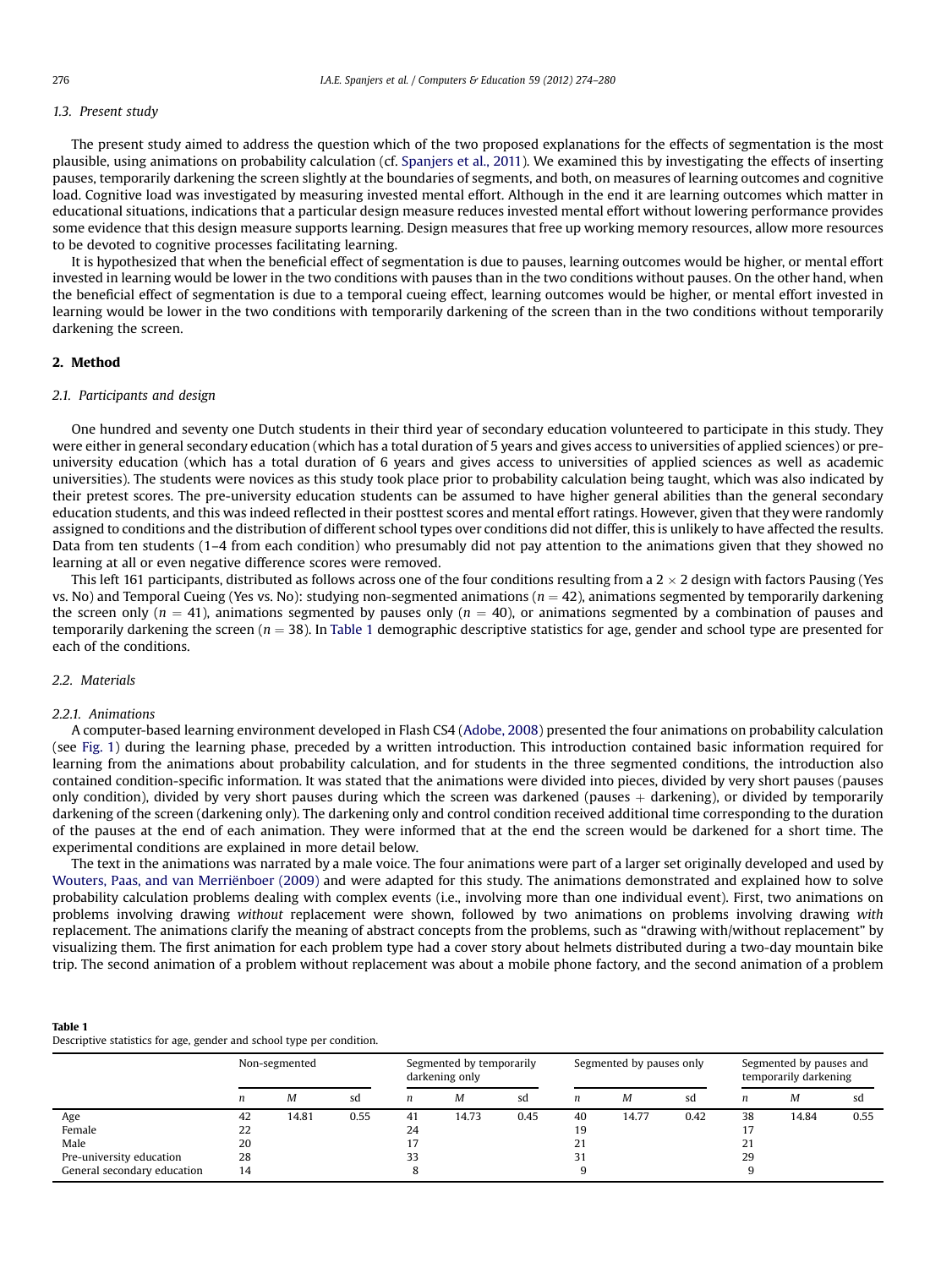<span id="page-4-0"></span>

Fig. 1. Series of screen shots from one of the animations (text was spoken).

with replacement was about toys in cereal packs. The duration of each of the animations was a little over 2 min. An example of a cover story of a problem without replacement is: 'Together with your friend, you go on a two-day mountain bike trip. Each day the instructor brings five helmets, which each have a different colour: blue, green, yellow, red and silver. The helmets are distributed randomly and are given back to the instructor at the end of the day. On both days you get a helmet first and your friend second. What is the probability that on the first day, you and your friend will get the blue and green helmet?'. In the remainder of the animation it was demonstrated and explained how this particular probability can be calculated.

The learners were not provided with any control over the animations. In the non-segmented condition, the animations were continuous. In the three segmented conditions the animations were divided into six or seven segments by means of pausing, slightly darkening the screen temporarily, or both. The first segment presented the problem statement (see the example above). The second described that order was not relevant in the problem shown. The third segment discussed whether it was a problem involving drawing with replacement or drawing without replacement. In the fourth and fifth or fourth, fifth, and sixth segments the probabilities of the two or three individual events involved in the problem were determined. In the example above, the probabilities of the individual events are 2/5 and 1/4. In the last segment (i.e., the sixth or seventh segment) the probabilities of the individual events were multiplied in order to calculate the probability of the complex event. For instance, in the example above, the probability of the complex event is  $2/5 * 1/4 = 2/5$  $20 = 1/10 = 0.1.$ 

The animations segmented by pauses only contained pauses of 2 s between segments, after which the animation continued automatically. In the animations segmented by pauses and temporarily darkening, the screen was slightly darkened during the entire 2-s pause. The slight darkening of the screen was done by overlaying a grey, transparent frame with the same size as the animation on the frame on which the animations paused. Although the screen was slightly darkened, it was still possible to see the frames on which the animations paused. In the animations segmented by temporarily darkening only, the segments were indicated by slightly darkening the screen at the boundaries of segments for half a second (in the same manner as mentioned above), and the animations did not pause while the screen was slightly darkened. To ensure an equal total duration, the animations in the two conditions without pauses contained a slightly darkened screen at the end of the animations for 10 s (in case of 5 pauses in the other conditions; i.e., animations with 6 segments) or 12 s (in case of 6 pauses in the other conditions; i.e., animations with 7 segments).

## 2.2.2. Pretest and posttest

The paper-and-pencil pretest and posttest consisted of different, but isomorphic items. The four items were all probability calculation problems with the same structural features, but different cover stories than the problems solved in the animations. The order of problems in terms of drawing with and without replacement was different for the two tests. An example of a problem is 'You and your friend work at the supermarket. Today eight persons are working. Two of them will need to clean the canteen, and you will draw lots to determine who that will be. You predict that you and your friend will have to do this task. What is the probability that your prediction comes true?'

Two points could be obtained for each test problem when the correct outcome was calculated using the correct formula (i.e., belonging to that problem type). One point was given if the correct formula was used, but the wrong answer was given. No points were assigned when the wrong formula was used, even when a correct outcome was reported (which sometimes happened due to calculation errors). The maximum score on both the pretest and the posttest was eight points.

#### 2.2.3. Mental effort rating scales

Students were asked to rate how much mental effort they invested in studying each animation on a nine-point rating scale ranging from (1) very, very low mental effort to (9) very, very high mental effort ([Paas, 1992\)](#page-6-0). These rating scales were presented on paper. A mean score was calculated across the four animations.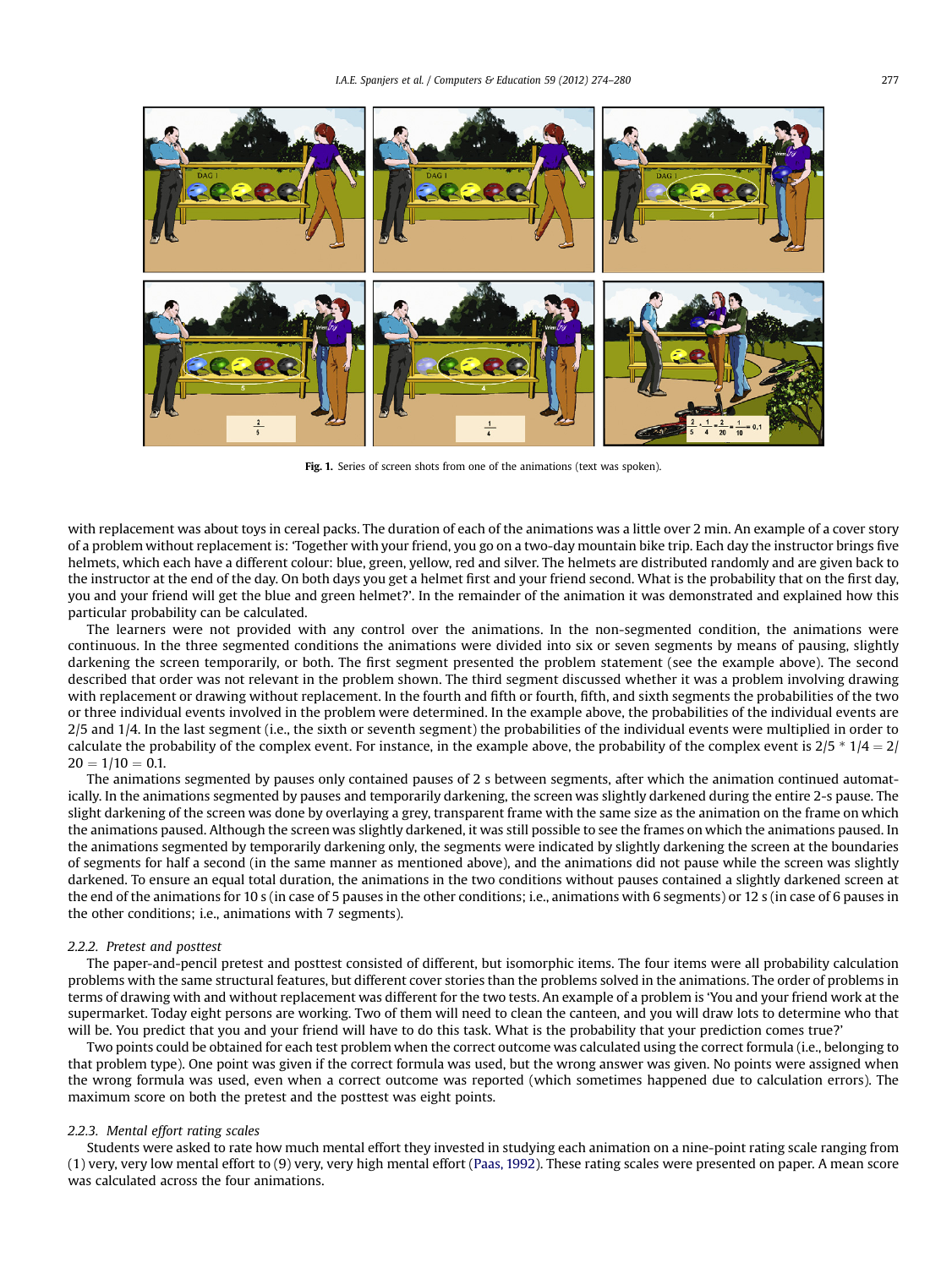## 2.3. Procedure

The experiment took place in computer rooms at participants' schools in group sessions with a duration of approximately 1 h, with all conditions being present in each session. First, participants completed the pretest. Then they read the introduction to the experiment on the computer screen (4 min). Subsequently, they studied the four animations, using head phones to listen to the narration. After each animation, they rated the mental effort invested in studying the animation. Finally, they completed the posttest. After completing the posttest students were thanked for their participation.

## 3. Results

Descriptive statistics for pretest and posttest scores and mental effort invested in learning from the animations are shown in Table 2. On the tests, missing answers were scored as errors. The significance level for the comparisons was set at 0.05, and eta-squared is reported as a measure of effect size, with 0.01 indicating a small, 0.06 a moderate and 0.14 a large effect. The conditions did not differ in pretest scores,  $F(3,157) = 1.21$ , MSE = 1.02,  $p = 0.31$ ,  $\eta_p^2 = 0.02$ .

A 2-by-2 ANOVA revealed a main effect of Pausing on posttest scores: participants studying animations with pauses ( $M = 6.46$ , sd = 1.79) performed significantly better on the posttest than participants studying animations without pauses ( $M = 5.80$ , sd = 2.16),  $F(1,157) = 4.39$ ,  $p = 0.04$ , MSE = 3.92,  $\eta_p^2 = 0.03$ . There was no significant main effect of Cueing,  $F(1,157) = 0.49$ ,  $p = 0.48$ ,  $\eta_p^2 = 0.003$  nor an interaction effect between Cueing and Pausing,  $F(1,157) = 2.85$ ,  $p = 0.09$ ,  $\eta_p^2 = 0.02$ .

A 2-by-2 ANOVA on mental effort invested during animation study showed a significant main effect of Cueing: learning from animations with cues ( $M = 2.19$ , sd = 1.05) required significantly less investment of mental effort than learning from animations without cues ( $M = 2.73$ , sd = 1.70), F(1,157) = 5.67, p = 0.02, MSE = 2.01,  $\eta_p^2$  = 0.03. There was no significant main effect of Pausing F(1,157) = 2.33, p = 0.13,  $\eta_p^2$  = 0.01, nor a significant interaction effect  $F(1,157) = 0.3\dot{3},\, p = 0.56,\, \eta_p^2 = 0.002.$ 

## 4. Discussion

Previous studies that showed benefits of segmentation of dynamic visualizations on learning outcomes and cognitive load all included pauses between segments (e.g., [Hasler et al., 2007](#page-6-0); [Mayer & Chandler, 2001](#page-6-0); [Moreno, 2007](#page-6-0); [Spanjers et al., 2011](#page-7-0)).Therefore, our study aimed to investigate whether pauses play a crucial role in the segmentation effect, as they provide learners with additional time for necessary cognitive activities (e.g., [Mayer & Moreno, 2003](#page-6-0)) or whether the effect is caused by temporal cues that make the underlying structure of the information shown clearer ([Boltz, 1992](#page-6-0)). The results seem to suggest that both pausing and temporal cueing contribute to the effect, though in a different manner.

First of all, results showed that the insertion of pauses between segments had a positive effect on posttest achievement without affecting mental effort invested in studying the animations. These results provide evidence for the pausing explanation of the segmentation effect, which states that segmentation facilitates learning, because pauses give learners additional time during animation study to perform cognitive processes necessary for learning. It should be noted that learners studying animations without pauses were given additional time for information processing at the end of each animation, although we cannot be sure whether they actually used this time for on-task behaviour. However, the positive effect of the segmentation by pauses is not likely to be due to simply being given additional time to process each animation. Rather, some time needs to be provided after each segment (i.e., a small unit of information), to enable learners to maintain the information without having to attend to new incoming information.

Secondly, it was found that the insertion of cues in the form of slightly darkening the screen had a positive effect on mental effort investment during animation study: less effort was required for learning from the animations when cues were present, without affecting posttest achievement. These results provide evidence for the temporal cueing explanation, which states that segmentation influences learning outcomes or mental effort invested in learning positively, because it makes natural event boundaries more salient, reducing the need to search for those boundaries, and thereby reducing cognitive load.

Note that we cannot completely disentangle the two explanations, because the pauses also inherently provide cues regarding the structure of the material. We may conclude, however, that both segmentation by cueing in the form of temporarily darkening the screen and by pausing have a positive effect on learning outcomes or cognitive load. Although this suggest that both processes are underlying the segmentation effect, future research could attempt to further distinguish between the two explanations by comparing the effects of segmenting animations by means of pauses in meaningful and random segments. If temporal cueing plays a role, negative effects would arise in

| Table 2                                                                                                                                    |  |
|--------------------------------------------------------------------------------------------------------------------------------------------|--|
| Descriptive statistics for pretest and posttest performance and mental effort during pretest, posttest and animations study per condition. |  |
|                                                                                                                                            |  |

|                                   |    | Non-segmented |      |    | Segmented by temporarily<br>darkening only |      |    | Segmented by pauses only |      |    | Segmented by pauses and<br>temporarily darkening |      |  |
|-----------------------------------|----|---------------|------|----|--------------------------------------------|------|----|--------------------------|------|----|--------------------------------------------------|------|--|
|                                   | n  | M             | sd   | n  | М                                          | sd   | n  | M                        | sd   | n  | M                                                | sd   |  |
| Pretest $(0-8)$<br>Scores         | 42 | 0.29          | 0.71 | 41 | 0.51                                       | 0.87 | 40 | 0.70                     | 1.24 | 38 | 0.42                                             | 1.15 |  |
| Learning<br>Mental effort $(1-9)$ | 42 | 2.63          | 1.39 | 41 | 1.96                                       | 0.96 | 40 | 2.84                     | l.99 | 38 | 2.43                                             | 1.10 |  |
| Posttest $(0-8)$<br>Scores        | 42 | 5.64          | 2.27 | 41 | 5.95                                       | 2.05 | 40 | 6.82                     | 1.38 | 38 | 6.08                                             | 2.10 |  |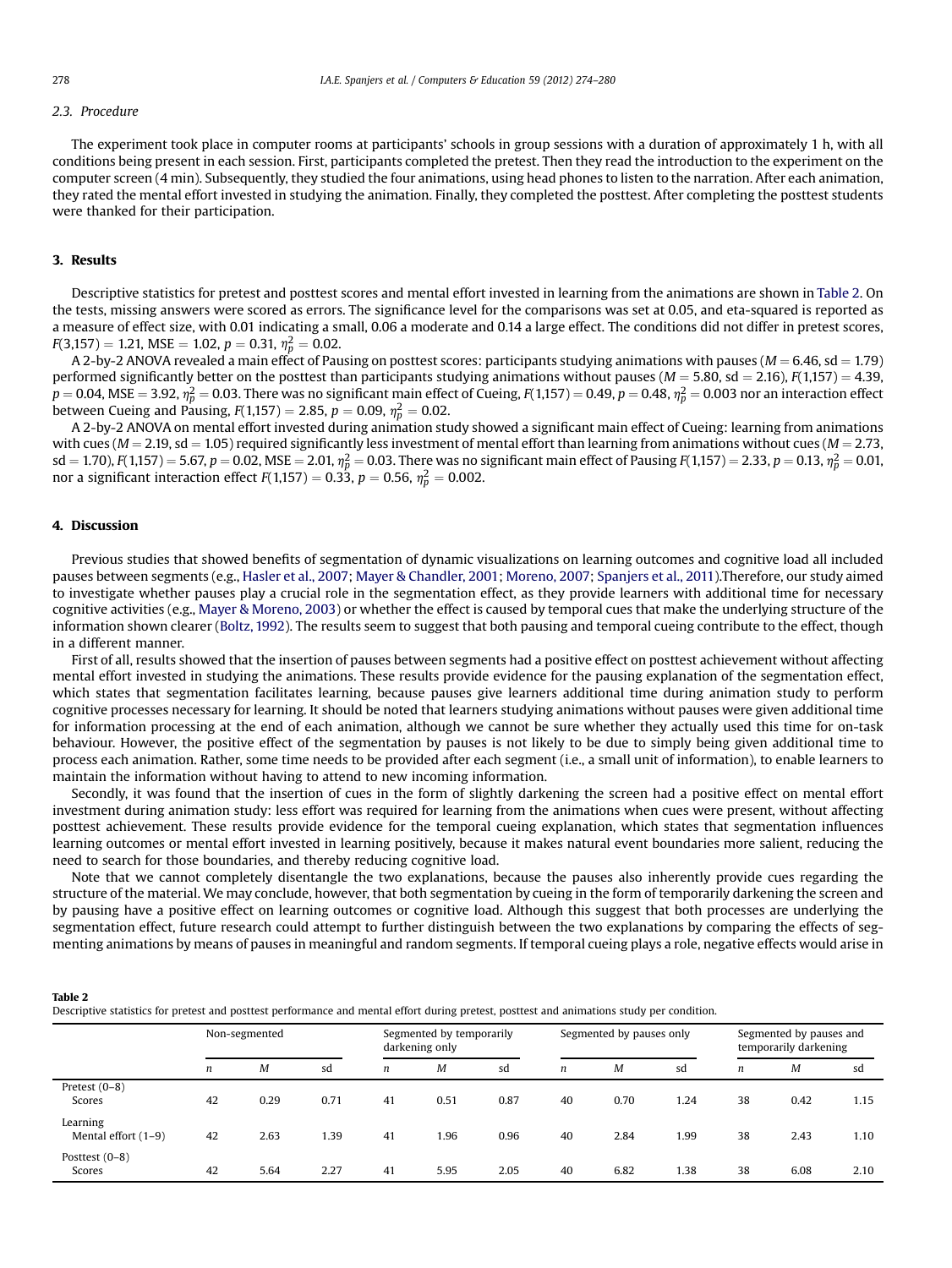<span id="page-6-0"></span>the randomly segmented condition. If it is only pausing that is important because it gives learners additional time to perform cognitive processes, than it should not make a difference whether segments are meaningful or random.

Although it would be interesting to replicate this study with animations on other topics than math, we feel our results might generalize to other animation content because the segmentation effect has also been demonstrated with dynamic visualizations on natural processes (Hasler et al., 2007; Mayer & Chandler, 2001) and teaching skills (Moreno, 2007) in which pauses were included between segments.

A potential limitation of this study is that the posttest only contained one type of questions. Consequently, we did not assess whether students differed in, for example, the amount of conceptual knowledge they gained from the animations; however, conceptual knowledge is needed to be able to identify which solution procedure would be required in the items we used. The measure used to assess mental effort invested was a one item subjective rating scale. Although this measure is used often in educational research (Paas, Tuovinen, Tabbers, & Van Gerven, 2003), and is sensitive to variations in cognitive load, especially when repeatedly applied as in this study (see Ayres, 2006; Paas et al., 2003), it is a measure of overall load that does not allow one to investigate fluctuations in cognitive load during animation study. Using objective and online measures in future research, such as secondary tasks (Brünken, Plass, & Leutner, 2003) or psychophysiological measures such as eye tracking ([Van Gerven, Paas, van Merriënboer, & Schmidt, 2004](#page-7-0)) or EEG (Antonenko, Paas, Grabner, & van Gog, 2010) could provide more insight into for example the processing activities that occur around segment boundaries during animation study. It might also be interesting to obtain more subjective process data, for example using verbal reports to uncover cognitive processes in response to animations with different types of segmentation. The most widely used verbal reporting method, thinking aloud (Ericsson & Simon, 1993), may not be usable though, as thinking aloud when studying the animation would interfere with listening to the narrations. Cued retrospective reporting [\(Van Gog, Paas, Van Merriënboer, & Witte, 2005\)](#page-7-0) might provide an alternative. This method would request participants to retrospectively verbalize their thoughts during animation study supported by a replay of the animations with their own eye movements superimposed on them. Previous studies on learning from animations and videos have already used this method (De Koning et al., 2010; Jarodzka, Scheiter, Gerjets, & van Gog, 2010).

In sum, although further research is needed to further disentangle the two explanations, this study suggests that they both play a role in attaining a segmentation effect with transient dynamic visualizations, which is a useful finding for designers of instructional animations.

#### Acknowledgments

This work was funded by the Netherlands Organization for Scientific Research (NWO; project # 400-07-017).

#### References

Adobe. (2008). Flash CS4™ [Computer software]. San Jose, CA: Adobe.

- Antonenko, P., Paas, F., Grabner, R., & van Gog, T. (2010). Using electroencephalography to measure cognitive load. Educational Psychology Review, 22, 425–438. doi:10.1007/ s10648-010-9130-y.
- Arguel, A., & Jamet, E. (2009). Using video and static pictures to improve learning of procedural contents. Computers in Human Behavior, 25, 354–359. doi:10.1016/ j.chb.2008.12.014.
- Ayres, P. (2006). Using subjective measures to detect variations of intrinsic cognitive load within problems. Learning & Instruction, 16, 389-400. doi:10.1016/ j.learninstruc.2006.09.001.
- Ayres, P., & Paas, F. (2007). Making instructional animations more effective: a cognitive load approach. Applied Cognitive Psychology, 21, 695-700, doi:10.1002/acp.1343.

Baddeley, A. (2003). Working memory: looking back and looking forward. Nature Reviews Neuroscience, 4, 829–839. doi:10.1038/nrn1201.

Barrouillet, P., & Camos, V. (2007). The time-based resource sharing model of working memory. In N. Osaka, R. H. Logie, & M. D'Esposito (Eds.), The cognitive neuroscience of working memory (pp. 59–80). Oxford, England: Oxford University Press. Boltz, M. (1992). Temporal accent structure and the remembering of filmed narratives. Journal of Experimental Psychology: Human Perception & Performance, 18, 90-105.

doi:10.1037/0096-1523.18.1.90. Boucheix, J.-M., & Lowe, R. K. (2010). An eye tracking comparison of external pointing cues and internal continuous cues in learning with complex animations. Learning &

Instruction, 20, 123–135. doi:10.1016/j.learninstruc.2009.02.015. Brünken, R., Plass, J. L., & Leutner, D. (2003). Direct measurement of cognitive load in multimedia learning. Educational Psychologist, 38, 53–61. doi:10.1207/

S15326985EP3801\_7. Catrambone, R. (1998). The subgoal learning model: creating better examples so that students can solve novel problems. Journal of Experimental Psychology: General, 127, 355–

376. doi:10.1037//0278-7393.22.4.1020. De Koning, B. B., Tabbers, H. K., Rikers, R. M. J. P., & Paas, F. (2010). Attention guidance in learning from a complex animation: seeing is understanding? Learning & Instruction, 20, 111–122. doi:10.1016/j.learninstruc.2009.02.010.

Ericsson, K. A., & Simon, H. A. (1993). Protocol analysis: Verbal reports as data (Rev. ed.). Cambridge, MA: MIT Press.

Florax, M., & Ploetzner, R. (2010). What contributes to the split-attention effect? The role of text segmentation, picture labelling, and spatial proximity. Learning & Instruction, 20, 216–224. doi:10.1016/j.learninstruc.2009.02.021.

Hasler, B. S., Kersten, B., & Sweller, J. (2007). Learner control, cognitive load and instructional animation. Applied Cognitive Psychology, 21, 713–729. doi:10.1002/acp.1345.

Höffler, T. N., & Leutner, D. (2007). Instructional animation versus static pictures: a meta-analysis. Learning & Instruction, 17, 722-738. doi:10.1016/j.learninstruc.2007.09.013. Jarodzka, H., Scheiter, K., Gerjets, P., & van Gog, T. (2010). In the eyes of the beholder: how experts and novices interpret dynamic stimuli. Learning & Instruction, 20, 146-154. doi:10.1016/j.learninstruc.2009.02.019.

Leahy, W., & Sweller, J. (2011). Cognitive load theory, modality of presentation and the transient information effect. Applied Cognitive Psychology, 25, 943–951.

Lin, L., & Atkinson, R. K. (2011). Using animations and visual cueing to support learning of scientific concepts and processes. Computers & Education, 56, 650-658. doi:10.1016/ j.compedu.2010.10.007.

Lowe, R. (1999). Extracting information from an animation during complex visual learning. European Journal of Psychology of Education, 14, 225–244. doi:10.1007/bf03172967. Mayer, R. E., & Chandler, P. (2001). When learning is just a click away: does simple user interaction foster deeper understanding of multimedia messages? Journal of

Educational Psychology, 93, 390–397. doi:10.1037//0022-0663.93.2.390. Mayer, R. E., Hegarty, M., Mayer, S., & Campbell, J. (2005). When static media promote active learning: annotated illustrations versus narrated animations in multimedia instruction. Journal of Experimental Psychology: Applied, 11, 256–265. doi:10.1037/1076-898X.11.4.256.

Mayer, R. E., & Moreno, R. (2003). Nine ways to reduce cognitive load in multimedia learning. Educational Psychologist, 38, 43–52. doi:10.1207/S15326985EP3801\_6. Moreno, R. (2007). Optimising learning from animations by minimising cognitive load: cognitive and affective consequences of signalling and segmentation methods. Applied Cognitive Psychology, 21, 765–781. doi:10.1002/acp.1348.

Paas, F. (1992). Training strategies for attaining transfer of problem-solving skill in statistics: a cognitive-load approach. Journal of Educational Psychology, 84, 429-434. doi:10.1037/0022-0663.84.4.429.

Paas, F., Tuovinen, J. E., Tabbers, H., & Van Gerven, P. W. M. (2003). Cognitive load measurement as a means to advance cognitive load theory. Educational Psychologist, 38, 63-71. doi:10.1207/S15326985EP3801\_8.

Schwan, S., Garsoffky, B., & Hesse, F. (2000). Do film cuts facilitate the perceptual and cognitive organization of activity sequences? Memory & Cognition, 28, 214-223. doi:10.3758/bf03213801.